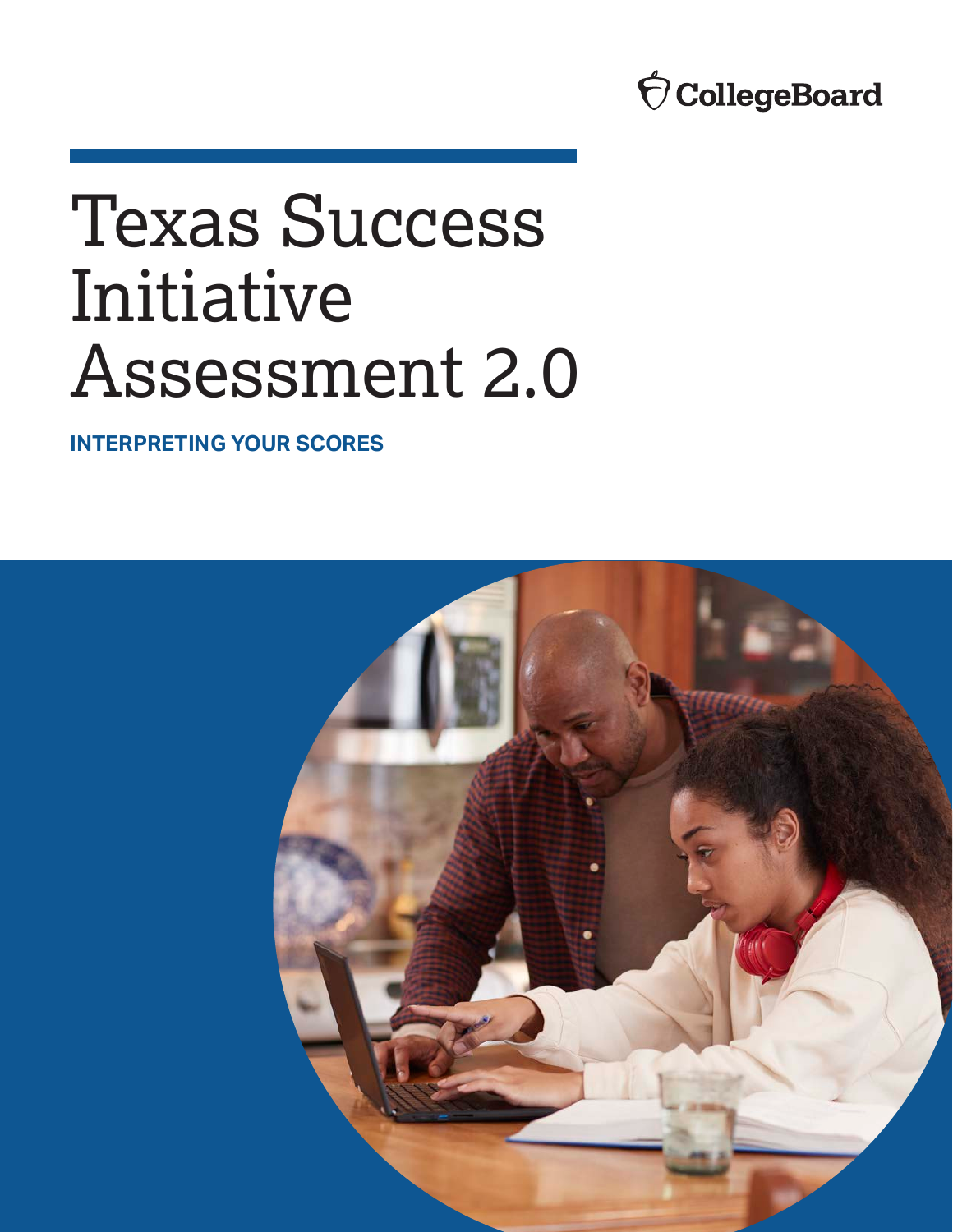The Texas Success Initiative Assessment 2.0 (TSIA2) assesses your readiness for college-level coursework in English language arts and reading and mathematics. The results of the assessment, in conjunction with your academic background, goals, and interests, are used by academic advisers to place you in the appropriate courses that match your achievement level. For high school students seeking eligibility for dual credit courses, counselors will use TSIA2 scores according to **[Texas Education Code,](https://texreg.sos.state.tx.us/public/readtac$ext.TacPage?sl=R&app=9&p_dir=&p_rloc=&p_tloc=&p_ploc=&pg=1&p_tac=&ti=19&pt=1&ch=4&rl=85)  [Section 4.85](https://texreg.sos.state.tx.us/public/readtac$ext.TacPage?sl=R&app=9&p_dir=&p_rloc=&p_tloc=&p_ploc=&pg=1&p_tac=&ti=19&pt=1&ch=4&rl=85)**. **NOTE: Any references in this brochure to developmental courses, interventions, and corequisite models aren't applicable to high school students seeking to enroll in college-level coursework via dual credit.** 

## **TSIA2 Score Report**

In most cases, TSIA2 provides a score report immediately after testing. Use the score report to learn about your academic strengths and areas for improvement. Your adviser or counselor will use the report to make the best recommendations for courses or interventions that meet your needs.

Generally, score reports indicate scores on a combination of the following tests:

- TSIA2 English Language Arts and Reading (ELAR) College Readiness Classification (CRC) Test
- § TSIA2 Essay Test
- TSIA2 Mathematics College Readiness Classification (CRC) Test
- **TSIA2 English Language Arts and Reading (ELAR)** Diagnostic Test
- TSIA2 Mathematics Diagnostic Test

Scores on the College Readiness Classification (CRC) and Essay Tests primarily determine whether you're ready to take college-level courses. If you're college ready, you may enroll in any related entry-level college course without having to take developmental courses or receive interventions.

You're considered college ready if you receive at least the following scores on the CRC and Essay Tests.

## **College Readiness Benchmarks**

**ELAR:** A score in the range of 945–990 on the ELAR CRC Test and a score of at least 5 on the Essay Test or an ELAR CRC Test score below 945 and an ELAR Diagnostic Test score of 5 or 6 and an Essay Test score of 5 or higher.

**Mathematics:** A score in the range of 950–990 on the Mathematics CRC Test or a Mathematics CRC Test score below 950 and a Mathematics Diagnostic Test score of 6.

#### **WHAT IF I DON'T MEET THE COLLEGE READINESS BENCHMARK?**

If you've scored below one or more college readiness benchmarks, you may be automatically routed to the TSIA2 Diagnostic Test for ELAR and/or Mathematics. Your score report will include a diagnostic profile based on your performance. The diagnostic profile consists of descriptors of your proficiency in each content category and your diagnostic level based on your overall performance on the Diagnostic Test.

There are three proficiency descriptors for each content category: Basic, Proficient, and Advanced.

- **Basic** indicates that your performance needs to improve significantly in the content area.
- **Proficient** indicates you have demonstrated skill in the content area, but there's room for improvement.
- **Advanced** indicates that you have well-developed skills in the content area.

Accompanying the descriptors are statements that provide information about strengths and weaknesses in the content category.

Information in the diagnostic profile is used to help place you into appropriate courses and determine any necessary interventions to improve your knowledge and skills and prepare you for academic success in college. Your institution may use additional factors to determine your placement, such as your high school grade point average/ class ranking, other test scores, and courses from your high school or college transcripts. The institution will also consider your selected major or program.

#### **TSIA2 LEARNING RESOURCES**

If you've scored below one or more college readiness benchmarks, your score report will include a Learning Locator Code (LLC), which gives you free access to TSIA2 Learning Resources. TSIA2 Learning Resources is an online library with practice and instructional materials that specifically address the content areas of TSIA2 tests. Use your LLC for immediate access to a custom set of materials in the library specific to your performance in each content area. Materials may include printable or interactive worksheets and tutorials and instructional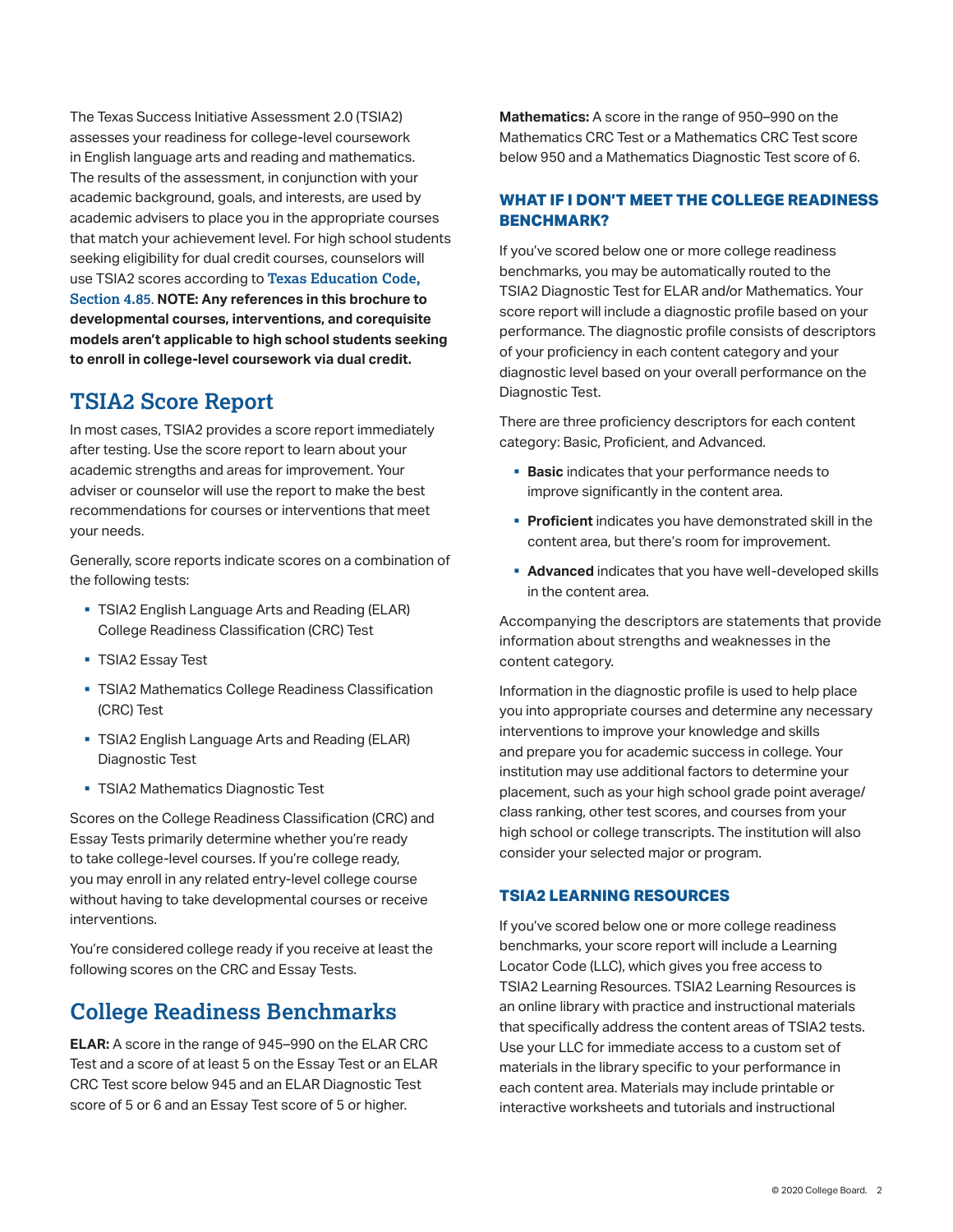videos. Use these resources with the goal of improving your overall performance. Access to the full library of TSIA2 Learning Resources is also available without a LLC at **[tsia2pearsonperspective.com](https://tsia2.pearsonperspective.com/)**. Select resources to address skill gaps you may have.

#### **CAN I RETAKE THE TEST?**

If you're not satisfied with your scores, you may retake TSIA2 at any time. However, before you attempt to retest, we strongly encourage you to set aside time for additional study (see TSIA2 Learning Resources) as your scores are unlikely to substantially improve otherwise. Speak with your adviser, counselor, or faculty member about additional resources. You can obtain information about retesting from the testing center at your college or university.

## **Understanding Your ELAR Scores**

The ELAR component of TSIA2 consists of up to three tests: the multiple-choice College Readiness Classification (CRC) Test, the multiple-choice Diagnostic Test, and the Essay Test. Your performance determines the combination of tests given.

#### **MULTIPLE-CHOICE TESTS**

There are 30 questions on the ELAR CRC Test and 48 questions on the ELAR Diagnostic Test. The questions on both tests address two content categories.

**Reading-focused** questions measure your skills in comprehension and analysis of literary texts, as well as informational and argumentative texts, including paired passages. On the ELAR Diagnostic Test, this content category is called **Text Analysis and Synthesis.** It contains questions about other kinds of texts, such as workplace documents.

**Writing-focused** questions measure your skills in revision and editing of sentences, paragraphs, and early drafts of essays. On the ELAR Diagnostic Test, this content category is called **Content Revision and Editing for Conventions.**  Like the Text Analysis and Synthesis content category, it contains questions about other kinds of texts, such as workplace documents.

#### **ESSAY TEST**

The Essay Test requires you to provide a 300- to 600-word essay in response to one randomly selected prompt. Your essay is scored based on six qualities that are highly valued in college courses:

- **Purpose and Focus:** The extent to which you present information in a unified and coherent manner, clearly addressing the issue.
- § **Organization and Structure:** The extent to which you order and connect ideas.
- **Development and Support:** The extent to which you develop and support ideas.
- **Sentence Variety and Style:** The extent to which you craft sentences and paragraphs demonstrating control of vocabulary, voice, and structure.
- **Mechanical Conventions:** The extent to which you express ideas using Standard English conventions.
- § **Critical Thinking:** The extent to which you communicate a point of view and demonstrate reasoned relationships among ideas.

#### **HOW IS MY ESSAY TEST SCORED?**

Essays are electronically scored by an automated system that's specifically designed to score writing samples. This system evaluates the meaning of text, not just grammatical correctness, or spelling. Your essay is compared for similarities to a set of at least 500 other student essays that have been graded by two expert human readers. It's then placed in the same scoring category as the essays it most resembles.

Once you enter your essay into an on-screen textbox and submit it for scoring, the system automatically evaluates the essay and returns a score from 1 to 8, as well as a holistic score description that summarizes the quality of your essay. The score and description also appear on your score report.